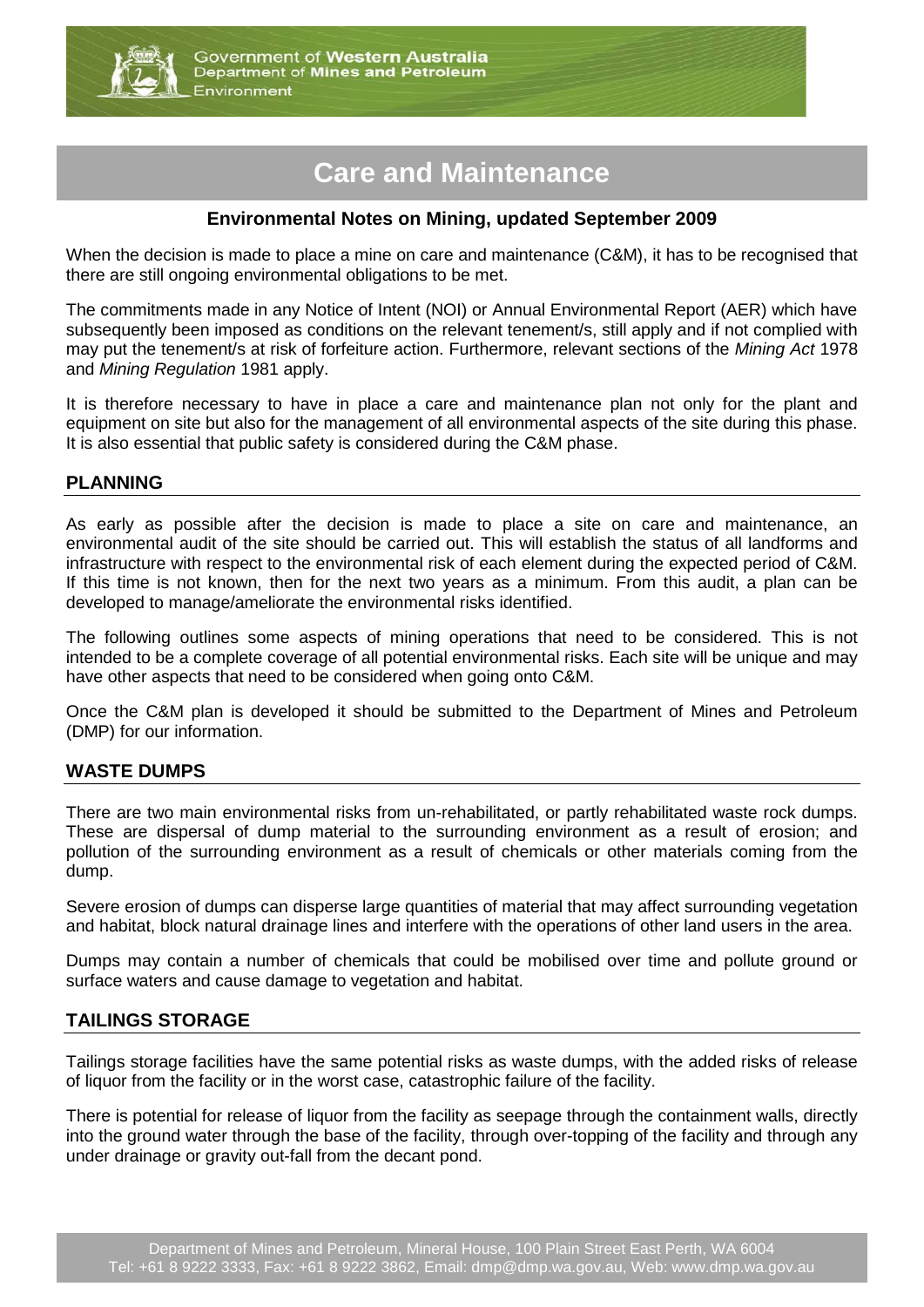

A catastrophic event can occur as a result of failure of a containing wall (especially in a facility with unconsolidated tailings), through a structural weakness in the wall because of a design or construction fault, or erosion of the wall, particularly through over-topping in the event of heavy rainfall.

## **TREATMENT PLANTS**

At the time of shut down, treatment plants will contain significant volumes of process-related materials and chemicals. If these are not stored or disposed of correctly, they may disperse outside the plant area and have an adverse effect on the environment.

#### **CHEMICAL/HYDROCARBON STORAGE**

Most mines store significant quantities of various chemicals, fuels, oils and greases including used chemicals, oils and greases. If not stored in appropriate containers or disposed of correctly, these can disperse and cause harm to the environment, through damage to vegetation or ground and surface waters.

## **OPEN PITS**

If appropriate bunding or other surface drainage structures are not in place at the time of placing an open-pit operation on C&M, there is a possibility that significant surface water flows will make their way into the openpit. The pit then acts as a storage dam depriving vegetation systems downstream of their normal supply of water from surface drainage following rainfall events. Pits may fill with saline or low pH water during C&M. This may not be a problem during C&M, but disposal of this water if and when the operation recommences, may pose environmental problems.

## **UNDERGROUND**

As for open pits, openings to underground workings such as shafts and decline portals may act as drainage pathways to underground workings thus depriving downstream vegetation of normal water supply. If mining is recommenced, the disposal of any water from flooded underground workings may pose an environmental problem.

#### **SURFACE DRAINAGE**

Natural and engineered drainage structures around the mine site may become ineffective due to erosion, sedimentation or other factors. This can lead to severe erosion of the natural land surface, or the erosion of constructed landforms such as waste dumps or tailings facilities.

#### **INSPECTION AND MONITORING**

Regular environmental monitoring carried out during operations should generally continue through the C&M stage. Extra monitoring may need to be carried out, especially to determine stability of structures that may be prone to erosion. Establish a regular inspection regime carried out by competent persons.

Results of all monitoring and inspections should be recorded in writing and analysed by qualified people.

#### **EMERGENCY RESPONSE**

It is important that there is an emergency response action plan in place with clear lines of communication. Any adverse findings during inspections or monitoring that may lead to serious environmental harm must be dealt with in a timely manner. If a catastrophic event does occur, it is essential that there is a plan in place to minimise injury and damage.